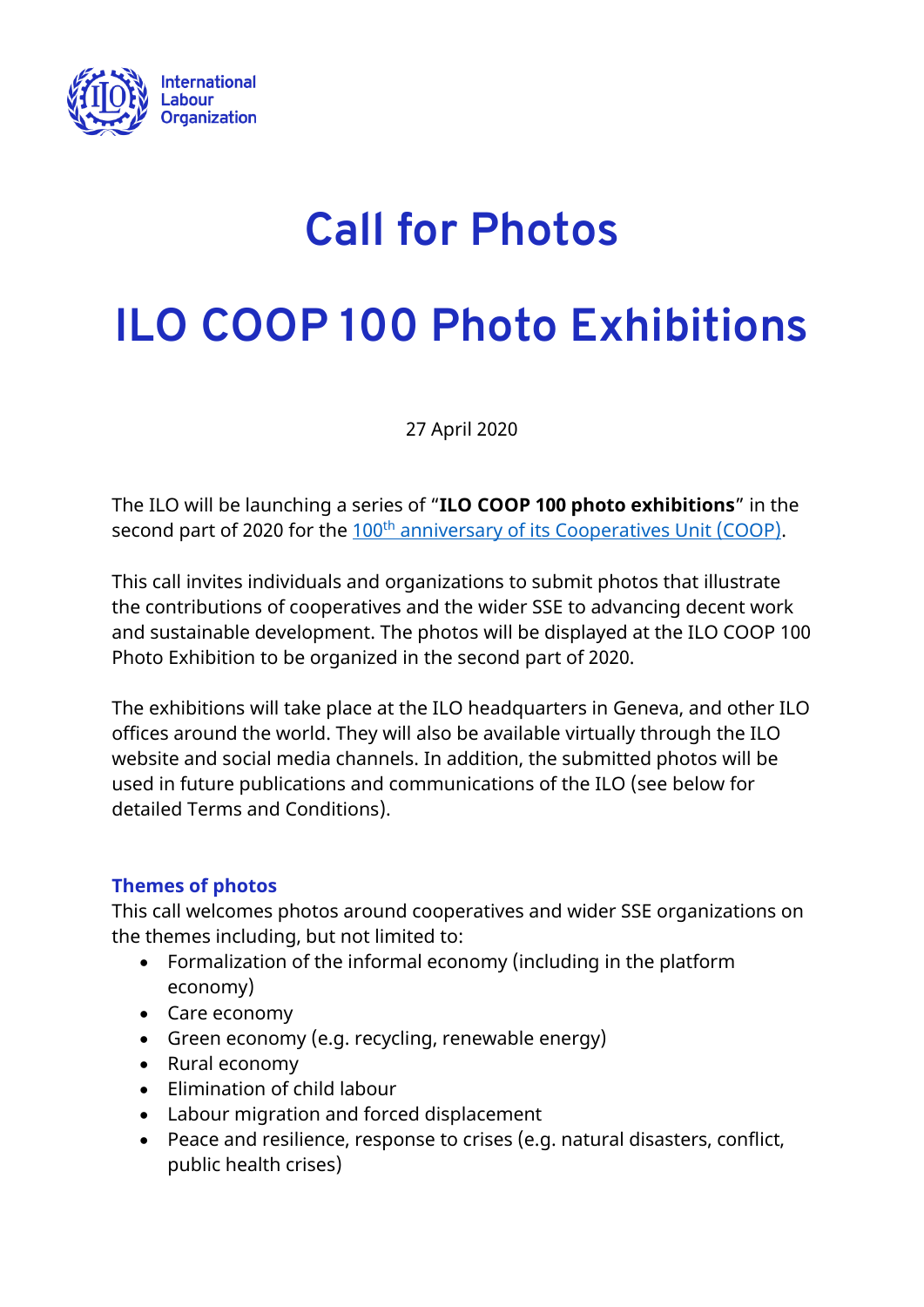

- Women empowerment and gender equality
- Diversity
- Youth employment
- Skills development and capacity building
- Technology and innovation

#### **Submission requirements**

- **Resolution**: Please submit the highest resolution possible of your photos for professional printing. At least 1024 pixels or larger (tall or wide) or around 300 pixels per inch (at least 1 MB).
- **Formats**: High quality PNG or JPEG
- **Photo information form:** Please use this [form on Google Document](https://docs.google.com/document/d/1kO9y856ri3_WNsSJ4KIPAdTAU2SrplfPnftjwEZnIzE/edit?usp=sharing) to provide a photo caption, country taken, date taken, name of photographer and organizational affiliation. The form can be filled either in English, French or Spanish.
- **Photo submission**: Please send your photos along with the filled form for the photo information to [coop@ilo.org.](mailto:coop@ilo.org) In case you have multiple photos, please compress them in a zip file and transfer to [coop@ilo.org](mailto:coop@ilo.org) using WeTransfer [\(https://wetransfer.com/\)](https://wetransfer.com/).
- **Deadline for submission**: **10 June 2020 Extended to 22 June 2020**

#### **Selection criteria**

The ILO will notify the contributors when their photos are selected for the Exhibition or other publication/communication purposes. The selection criteria for the ILO COOP 100 Photo Exhibition is as follows:

- Relevance to collective actions taken by cooperatives and wider SSE enterprises and organizations
- Relevance to the above-mentioned themes
- Geographical representativeness
- Compliance with the above-mentioned submission requirements
- Creativity will be an asset

### **Terms and Conditions**

- All intellectual property rights (moral rights and economic rights) in the submission will remain vested in the contributors.
- The contributors hereby grant the ILO a non-exclusive, royalty-free license to use, adapt, and publish any photos submitted under this call, in connection with the ILO's activities.